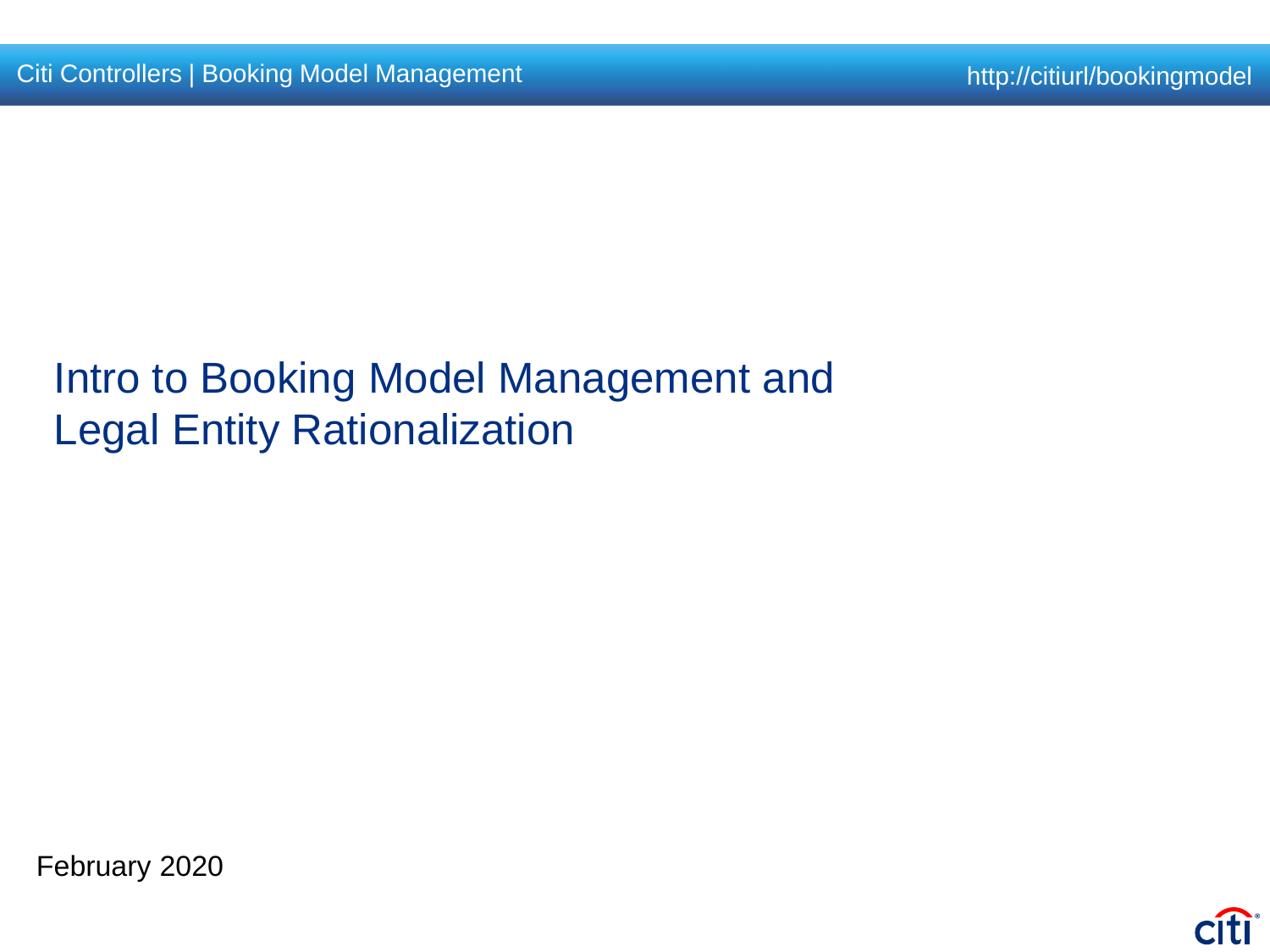## Citi is managed by Legal Entity, by Geography and by Business Line

**Proper management of individual legal entities is as important as proper management of individual lines of business or geographies**



**Booking Model Management relies on legal entities being managed as standalone units – they are not fungible parts of "consolidated Citi"**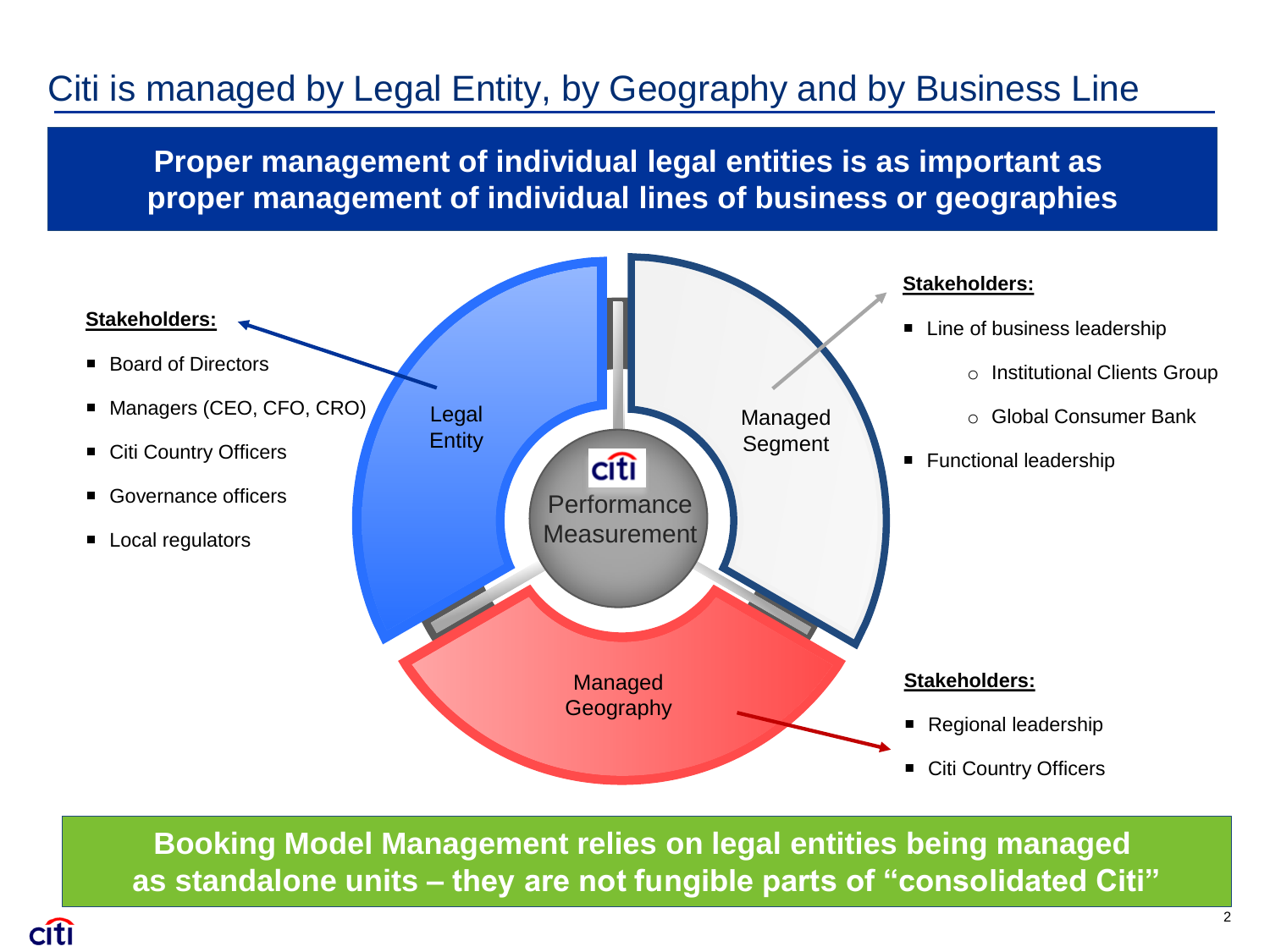#### Remit of Booking Model Management Team



Creates principles-based approach and governance framework around how Citi's legal entity infrastructure is *organized*

Creates principles-based approach and governance framework around how Citi's legal entity infrastructure is *utilized*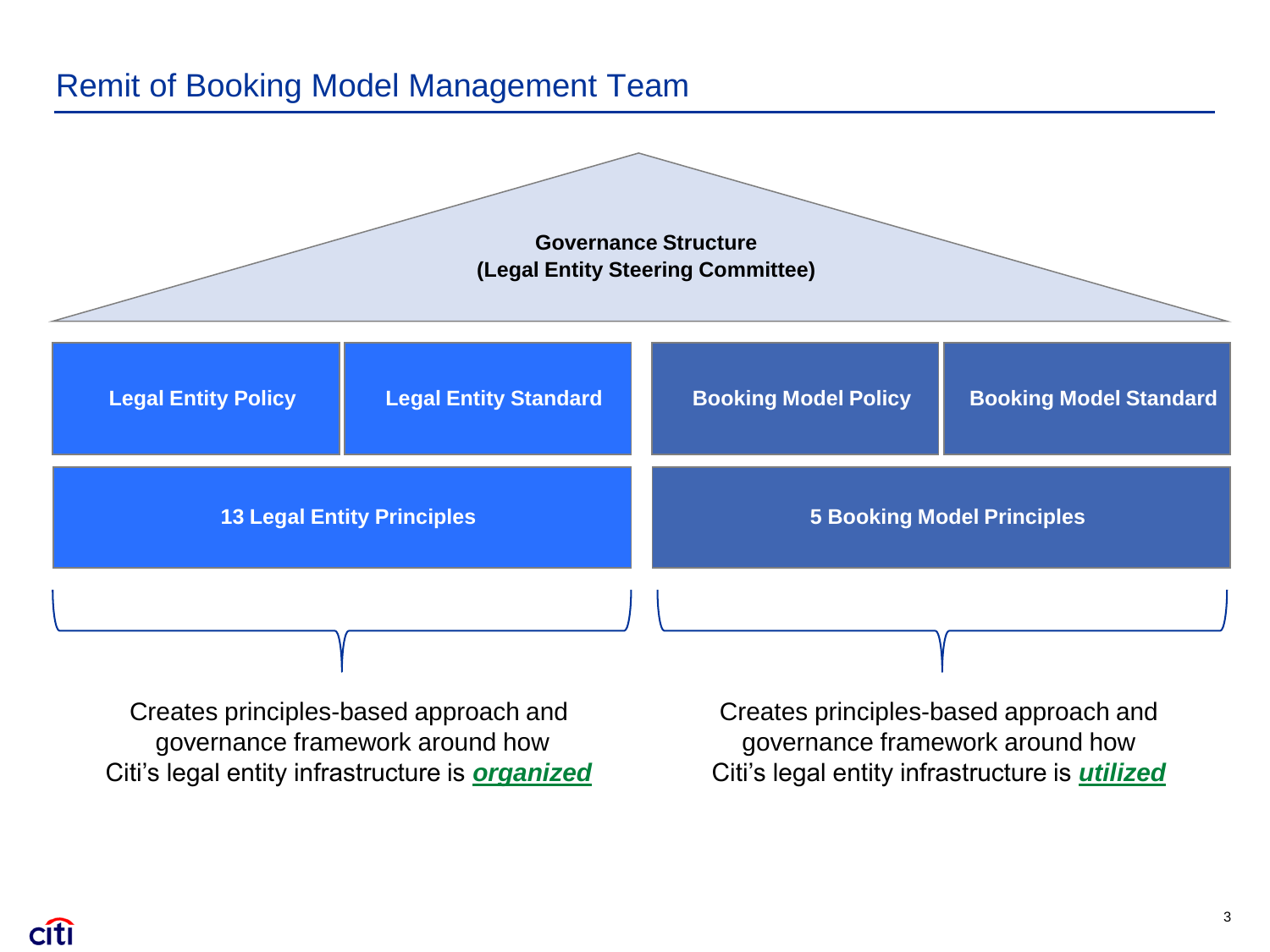### Citigroup Material Legal Entities

citi



(2) Represents Material Legal Entities (MLEs) as defined by the 165(d) Rule under the Dodd-Frank Act, which specifies that an MLE is an entity, including a subsidiary or foreign office, that is significant to the activities of a Core Business Line (CBL) or Critical Operation (CO). Material Legal Entities reported under the Dodd-Frank Act may differ from the significant legal entity subsidiaries as reported in Citi's SEC filings.

(3) Represents intermediate holding companies not identified as MLEs in Citigroup's 2019 Resolution Plan, included to illustrate Citi's organizational structure